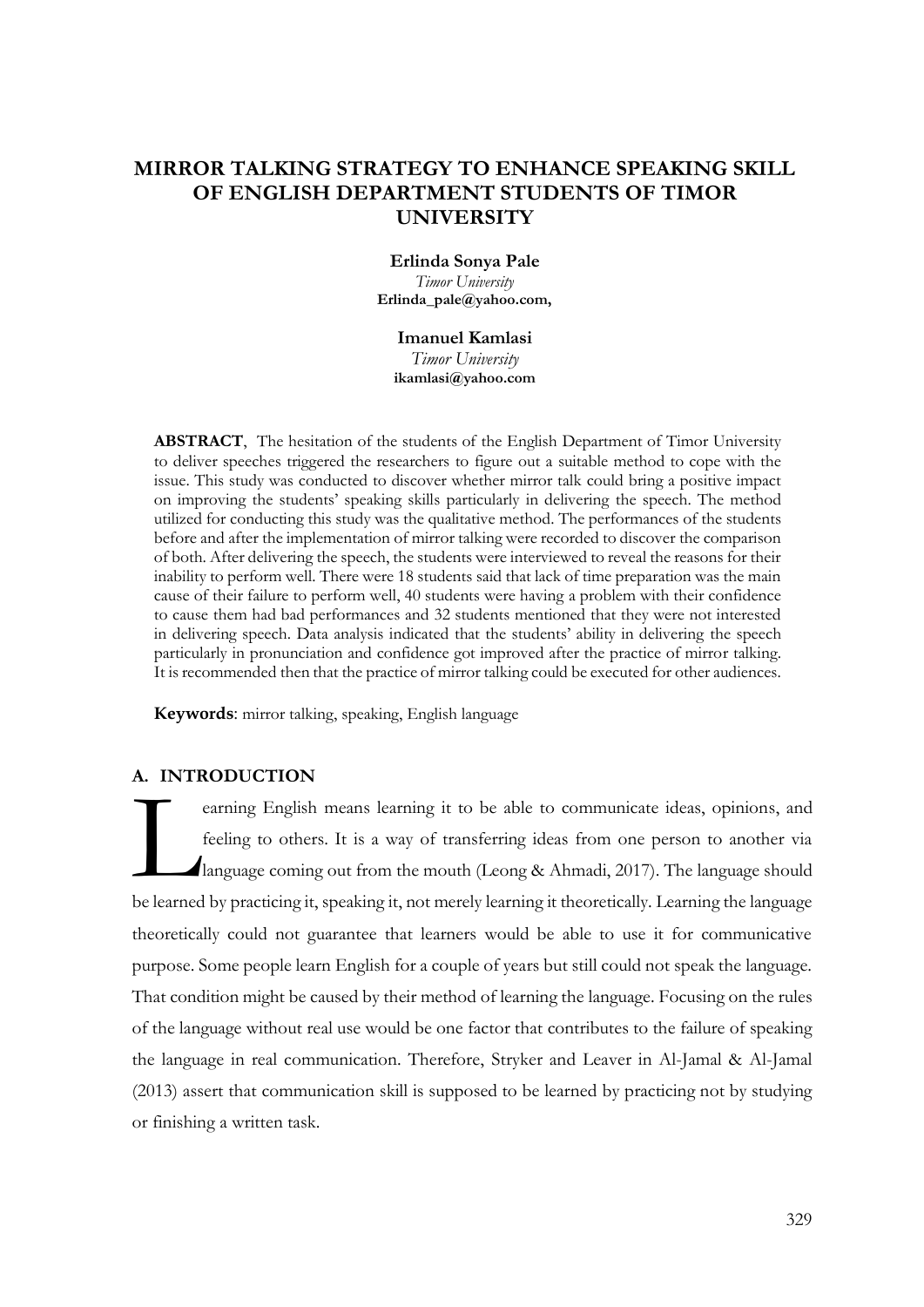#### **Volume 7, Number 02, December 2021**

People who learn English frequently have a problem using the language in real communication (Namaziandost et al., 2019). One problem could be lack of interaction with native speakers of English which contributes to the failure of learners to communicate in the language (Ahmed, 2018). Students at educational institutions also usually encounter problems in expressing their ideas in the language. Lack of vocabulary and lack of exposure to the target language as well as motivation and confidence are some obstacles which hinder the students to communicate successfully in English. Moreover, for the students of the English department, speaking English should be a must since that is the major of their study. Having gone through several subjects related to English, the students are expected to be able to use the language orally. In the first semester of learning, the exposure of vocabulary, basic English grammar, pronunciation practice, and speaking for everyday communication had been conducted. By learning those subjects, it is due to support the students' ability to use the language appropriately. On the contrary, the students of the English department in Timor University still have poor efficacy in speaking skills. Kamlasi (2019)stated that many students in the university face difficulties in expressing their ideas in English orally and even just said nothing during speaking class. Furthermore, the students also could not apply suitable grammar, appropriate vocabulary and correct pronunciation to be uttered in English speaking (Erfiani, 2017). Referred to prior observation in the classroom it is found out that the participation of the students in speaking class is very minimal. The students only speak when there is a demand from their lecturers. The lecturers have tried to give motivation to the learners; however, they still find it hard to speak in English, even with a simple topic such as self-introducing.

The difficulties of the students in speaking English are caused by several factors. Lack of vocabulary, little exposure to the language, classroom atmosphere, learners' personality, motivation, confidence, and self-anxiety are believed to hinder the learners from communicating successfully in the target language. Without adequate amount of vocabulary in the target language, a learner is not able to perform oral communication in the language. Vocabulary can be defined as certain words which are utilized for the sake of committing communication process. Furthermore, the learning of vocabulary should be conducted frequently in order to make the learners get used to the words they have learned. Otherwise, the learning words could not be stored in their memory for a long period of time (Khan et al., 2018). The other problem of the difficulties of the students in speaking English is lack of exposure to the target language. Learners who learn English once a week or once in three or four days would not be able to practice speaking in the language. The language is supposed to be learned and practiced daily to make them get used to it. Classroom atmosphere is also one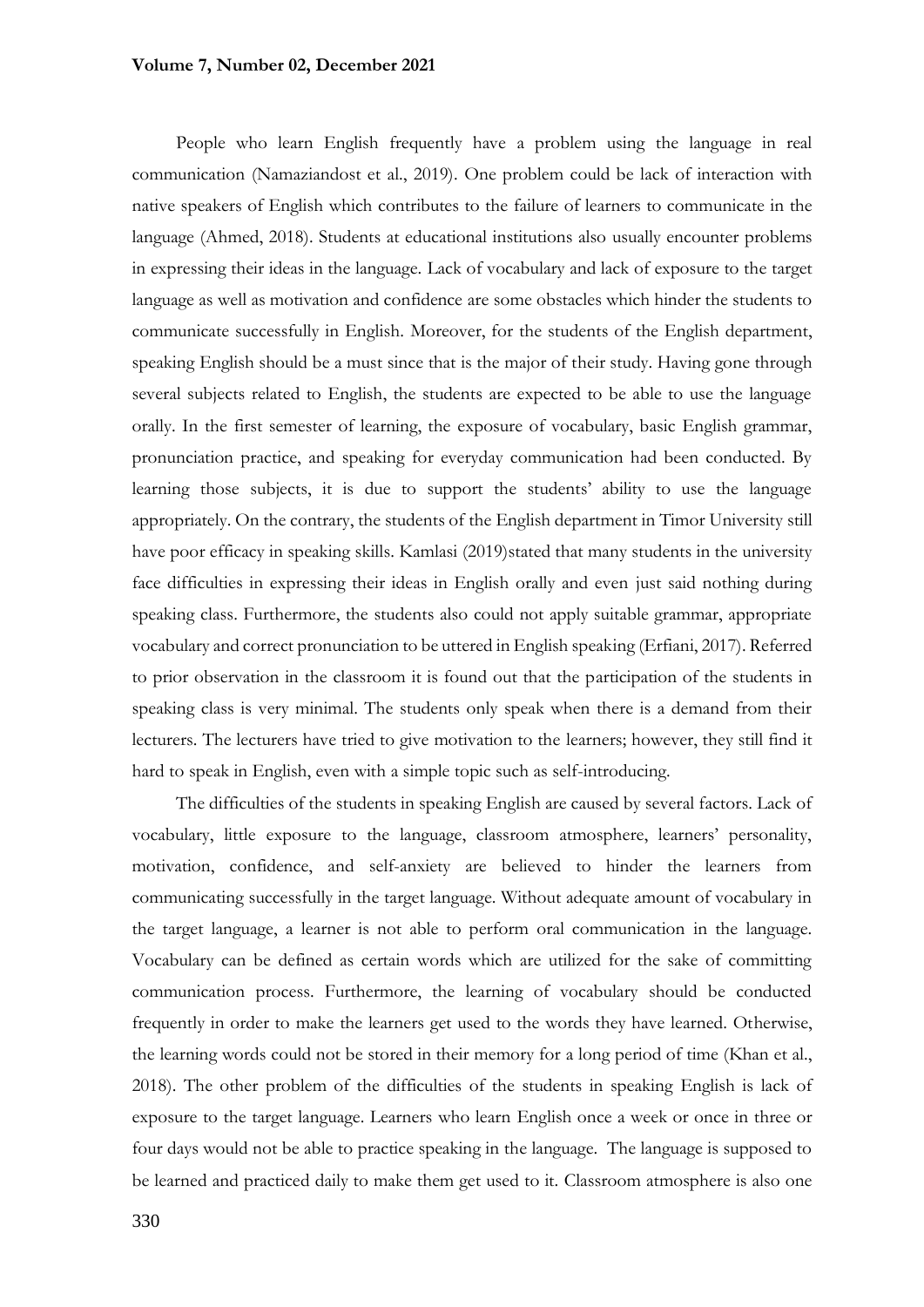aspect that has a role in assisting the learners to speak in English. A comfortable room could motivate and encourage the learners to learn something, included learning the language. Moreover, it is suggested that learners be exposed to different types of activities to encourage them to speak in English (Daddi & Ul Haq, 2014).

Those activities can be introduced by teachers or lecturers or the students are given opportunity to speak up for their ideas that can support them to be active in communication process. By the implementation of various types of activities, it is expected that the students can be motivated and encouraged to express their ideas in the language. The influence from the learners' peers could also be applied to boost learners' motivation to speak in the target language (Asnawi, 2015; Musfirah, 2019).

The study of Al-Jamal & Al-Jamal (2013) revealed that the main factor that hinders learners to communicate in English is due to low confidence level. Their finding also described that the learners were not satisfied with the way the language was exposed to them, that is focusing more on linguistic competence rather than communicative competence. In addition, Tuan & May in Leong and Ahmadi (2017) considered inhibition, less participation, interference from the mother tongue, positive feedback from teachers or lecturers, and little knowledge as factors that could prevent someone to speak in the target language.

Out of the aforementioned factors, a habit of speaking English could be one factor to determine the success of the learners to speak in the target language. As put forward by Mega & Sugiarto (2020), the habit of speaking English and English speaking skill are related to each other. They suggest learners and teachers to start having good habit of speaking English and high self-confidence in order to improve the speaking skill of English. On the contrary, if the learners only communicate orally in the classroom when the demands of lecturers exist, i.e. the presence of a topic should be executed in English, speech that should be delivered in English, etc., it would be difficult to boost the learners' speaking skill. Such condition would limit the learners' speaking skill since the duration of those subjects are only about 100 to 150 minutes. Such a short amount of time could not guarantee that the students' speaking skills will be increased. Therefore, the learners should be provided with as much speaking time as possible and that could not be accomplished in such a short time. Consequently, the habit of speaking English is supposed to be executed not only in the classroom but also outside the classroom.

To be practiced outside the classroom, the students need a lot of motivation, whether from their lecturers or their peers. As stated by Alam, Alam, and Farzana (2018), motivation from teachers or lecturers could facilitate the learners to increase their performances as well as determining their success in the future. On the other hand, this is not an easy task to do as the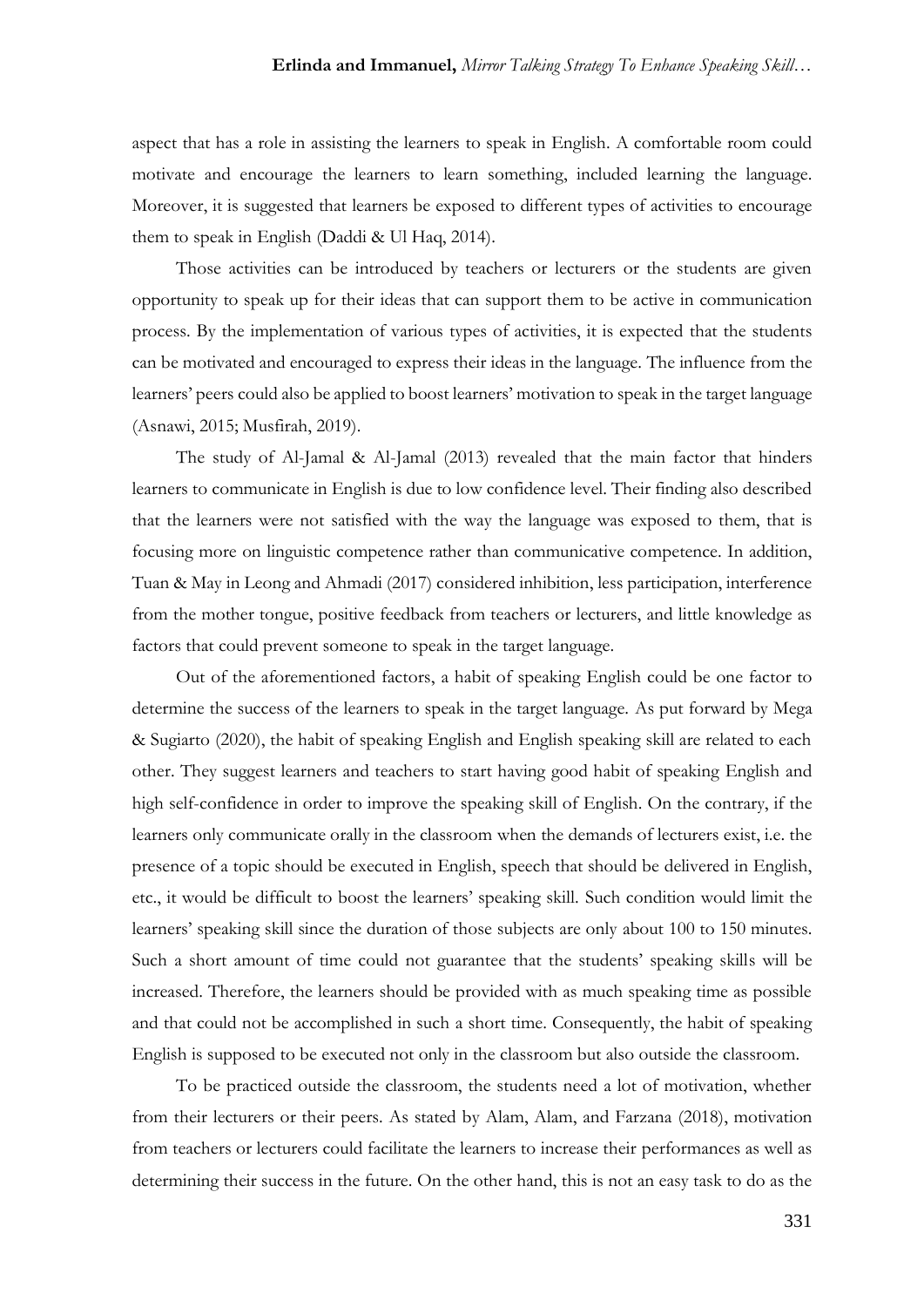learners feel more comfortable speaking in their native language outside the classroom. Based on prior observation, the researchers found out that the students mostly use their native language to come into contact with their peers outside the classroom. Being familiar with their native language causes the students to prefer the language to communicate freely out of the classroom context. In addition, this condition could worsen the learners' ability to interact in the target language.

Looking at the weaknesses of the students in case of enhancing their skill of speaking, the researchers implemented a method of improving the students' speaking skills, mentioned as mirror talking in English routinely. Therefore, the study was carried out to answer the following two questions: Does mirror talking improve the students' speaking ability? and How does mirror talking improve the speaking ability of the students? The learners were asked to talk in front of their mirror at home routinely to build their habit of speaking English.

#### **B. REVIEW OF LITERATURE**

Several pieces of researches had been conducted to provide solutions toward improving the learners speaking ability in English. Namaziandost et al (2019) carried out a study to improve students' speaking ability by the implementation of cooperative learning. Their study utilized a pretest and posttest control group design to compare the impact of cooperative learning with the traditional method, that is teacher-centered learning. The result of their study indicates a worth mentioning improvement in the students' speaking skills after implementing cooperative learning.

A classroom action research model was carried out to improve students' speaking ability through the use of storytelling (Erfiani, 2017). This study provides evidence that storytelling could enhance students' oral communication in English from the view of vocabulary, grammatical and pronunciation.

Kaniadewi, Sundayana, and Purnawarman (2017) organized a study to scrutinize the effectiveness of video to increase students' ability in reporting procedural text. Their study revealed that video could assist students to improve their skill of speaking, especially in the case of reporting procedural text.

Furthermore, the study of Ubaedillah (2019) which aimed at revealing the effectiveness of implementing jigsaw to improve students' speaking skill. Thus, the finding indicated that the use of jigsaw in small group discussions could enhance the students' motivation to be braver to speak in the target language.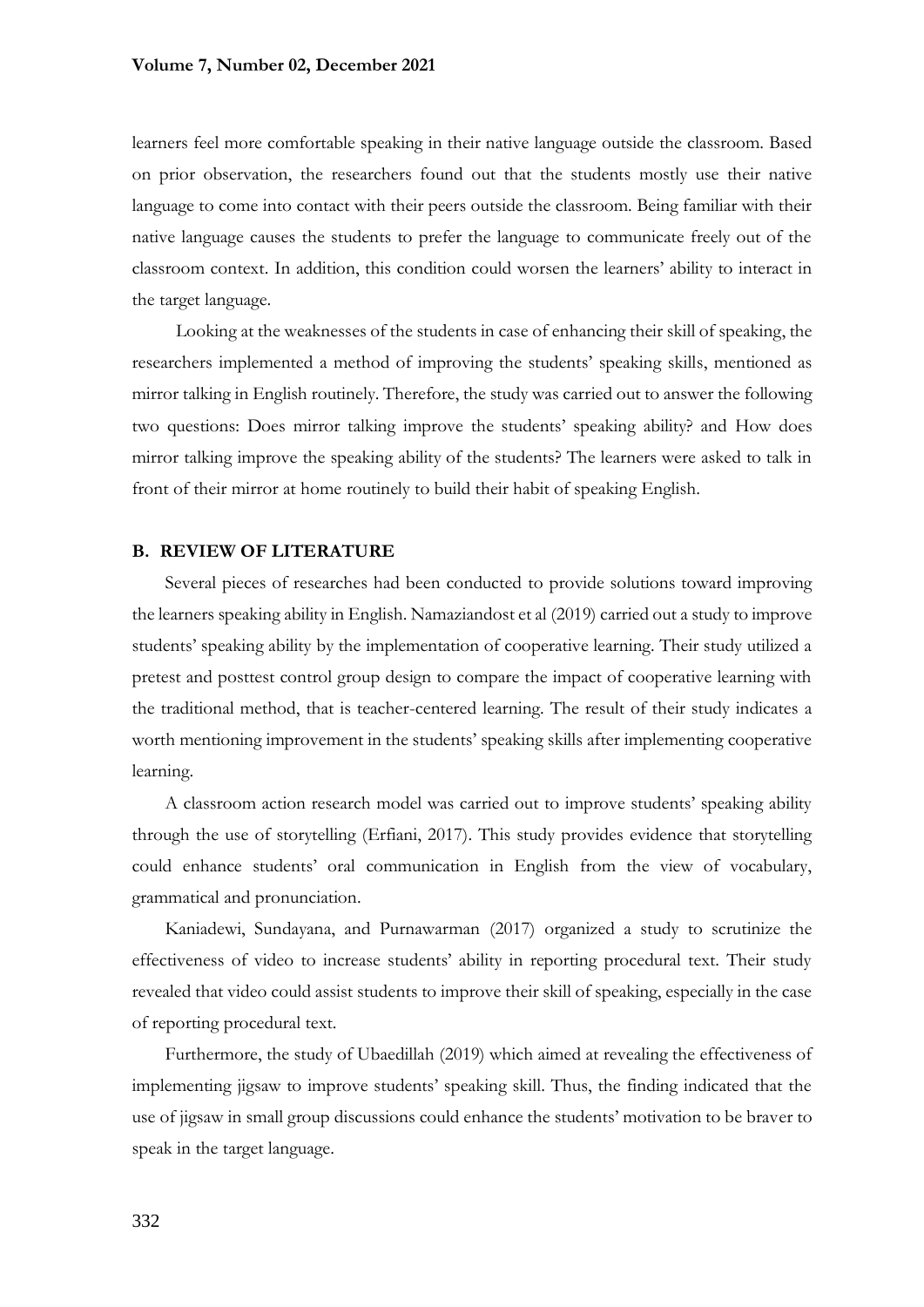Those previous researches focus on approaches to improve the students' speaking ability. The current study is applying a different method with the same purpose as the previous studies known as mirror talking strategy. Mirror talking deals with a person's action of speaking to themselves in front of a mirror. Mirror talking is considered to improve self-compassion of someone. This is evidenced by a study which aims to find out the effect of mirror talking to enhance students' self -compassion. The product of the study reveals that the training of mirror talking works well since it upgrades the students self-compassion (Rasyid et al., 2019). The current study, however, employed the strategy of mirror talking to improve speaking ability of the participants of the study.

#### **C. METHOD**

The current study implemented mixed method, quantitative as well as qualitative in order to analyze the data. The quantitative method applied *the before-and-after design (also known as the pretest/post-test design) as it can measure change in a situation, phenomenon, issue, problem or attitude. It is the most appropriate design for measuring the impact or effectiveness of a program* (Kumar, 2011). Furthermore, the present study also administered qualitative method, interview along with questionnaire. The qualitative interview was carried out as a way to gain detailed knowledge from participants dealing with their onerous task, that is to perform their English speech in front of the classroom. Furthermore, the researchers also employed questionnaire to procure data. "Researchers use questionnaires to obtain information about the thoughts, feelings, attitudes, beliefs, values, perceptions, personality, and behavioral intentions of research participants."(Johnson & Christensen, 2014). Besides, there were four points to be presented in this section. Each of the points was described further in the following part.

#### **Respondents**

There were fifty students included in this research. They were the third semester students of English department students of Timor university. For the ease of obtaining the data, the students then were divided into two groups, where each group consisted of 25 students.

#### **Instruments**

The instruments utilized in this research were pre-test, interview, post-test, and questionnaire. The pre-test was conducted as the first instrument to measure the students' speaking ability prior to the implementation of mirror talking method. After went through the pre-test, the students were interviewed to find out their difficulties in pursuing their task, which was delivering speech in English. After completing the interview, the students were introduced to the procedures of mirror talking. The duration of conducting the mirror talking was for 1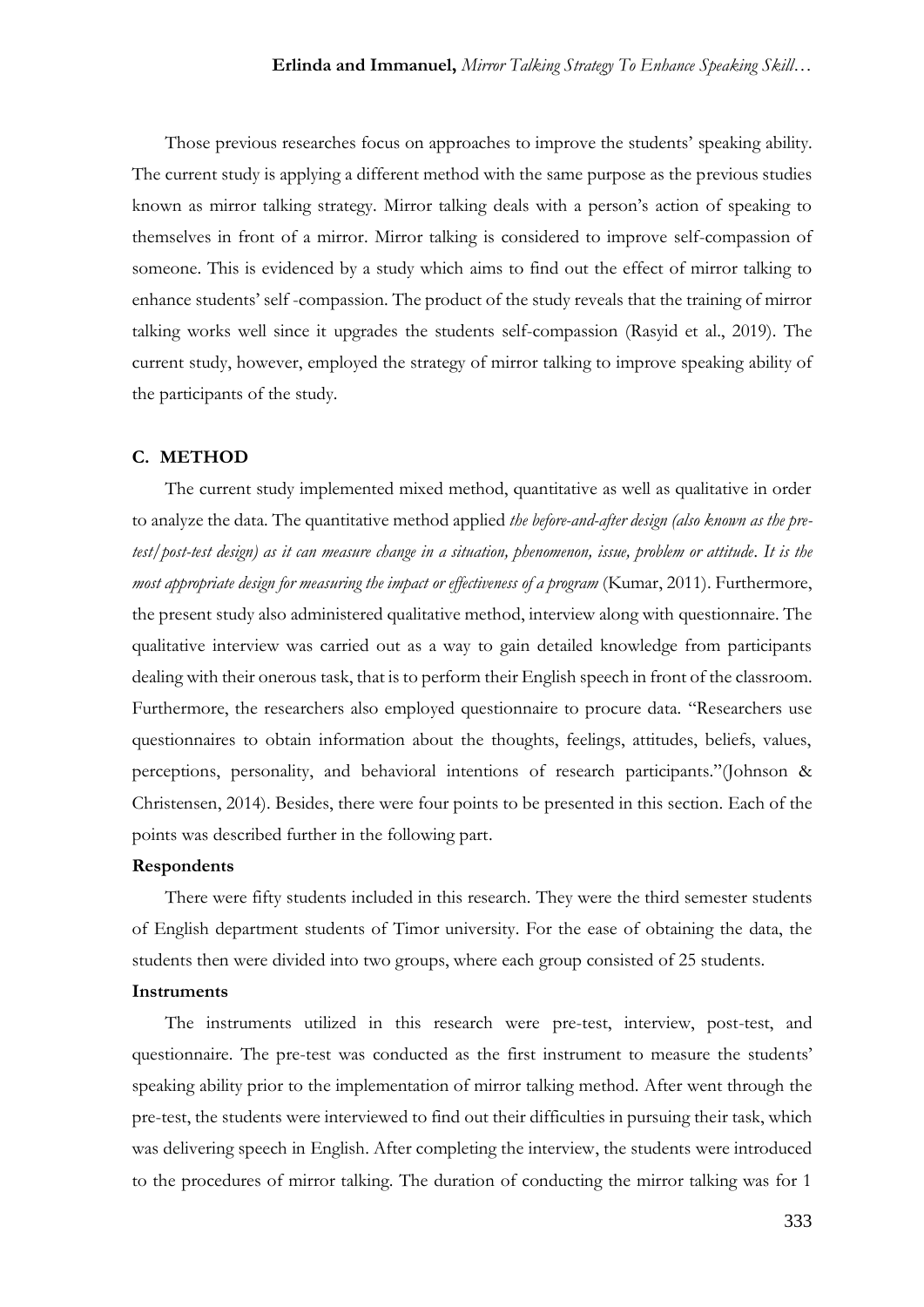month. The next step was carrying out the last test, that is post-test. The purpose of this posttest was to compare the students' achievement before and after the utilization of mirror talking strategy. The last step to be executed was the distribution of questionnaire to the students. They were requested to respond to some questions related to their process of performing the mirror talking strategy.

## **Procedures**

In the first meeting, the students were introduced to several steps to deliver speech in English. After that, they were given chance to prepare their own speech for 30 minutes on the spot. After preparing their own speech, they had to perform in front of the classroom. The result demonstrated that the students had obstacles in performing their task. Some students even just came to the front and said nothing.

The later procedure to be carried out was interviewing the students to find out the reasons behind their failure to deliver speech in English. Based on the result of the interview, the researchers thus applied the mirror talking strategy.

The process of mirror talking strategy was executed for one month. The students were requested to record their own mirror talking routinely, Monday to Friday. At first, they were demanded to carry it out for a minimum of fifteen minutes. However, they complained that the duration was too long. To deal with this matter, the researchers offered the students to complete it in five minutes.

After recording their own mirror talking, the students then handed over the recording to the researchers in order to be examined. After being examined, the researchers then put the results in form of table and figure. The last step to be implemented was the distribution of questionnaire to the students. The questionnaire consisted of two questions: What do you think about mirror talking? Do you think that mirror talking is one good way to improve your speaking skill? Later, referred to the students' responses to the questionnaire, conclusion was to be drawn.

#### **Data analysis**

Dealing with data analysis, the first stage to do was to examine the result of the students' pre-test. From a total of fifty students from two groups, it was found out that only seven students could perform well. The others were having obstacles in case of preparing their speeches as well as performing in front of the classroom. To make it easy to understand, the rubric for assessing the students' work was readjusted from the oral presentation holistic scoring rubric of Missouri state university.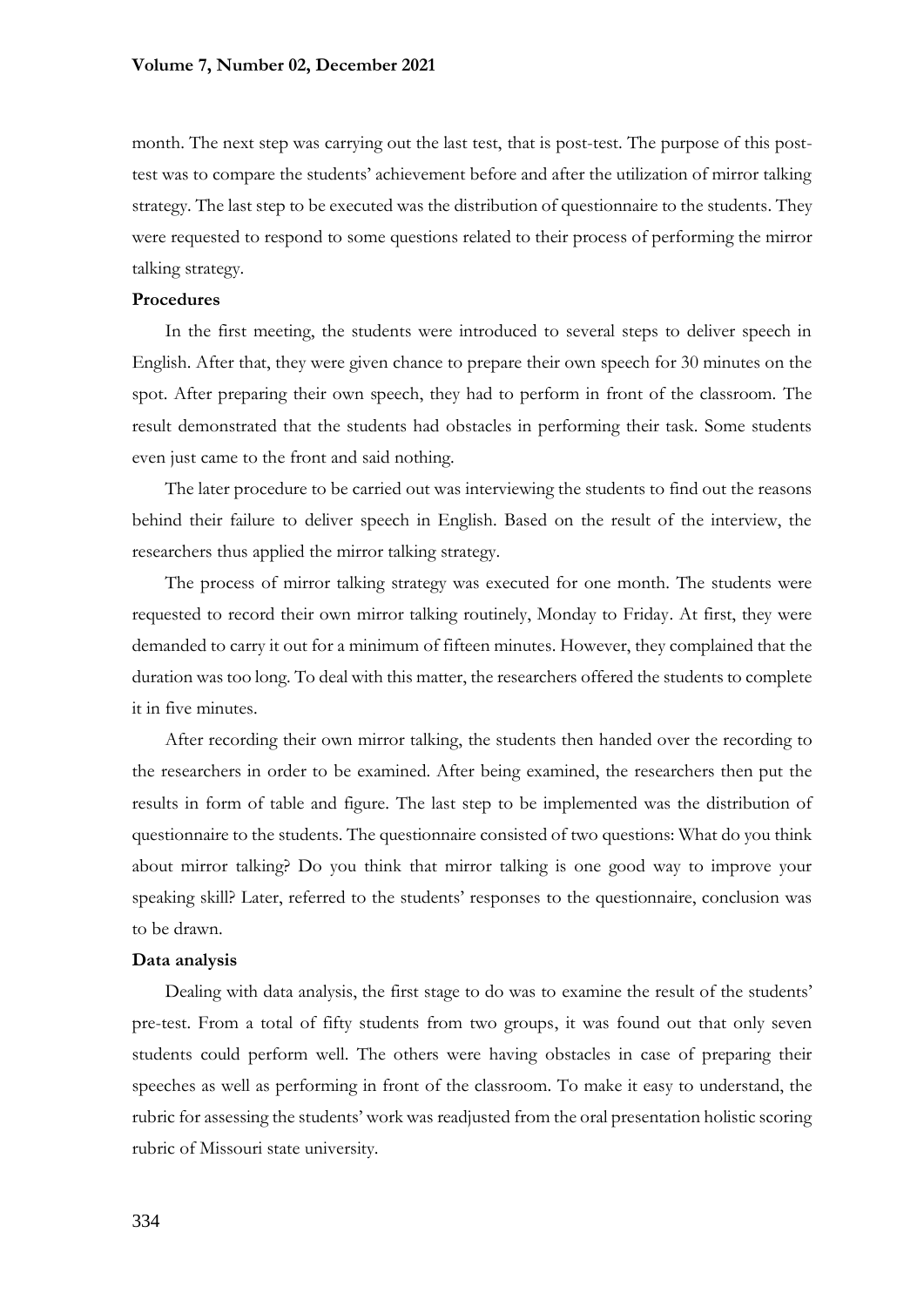The next stage to be executed was to interview the students to uncover argumentation behind their deficiency to perform well. The work of interview pinpointed that most of the students were not confident with their action of performing the speech. Later, the strategy of mirror talking was actualized. It is expected that by the execution of the approach, the students' trouble to deliver speech could be minimized. Furthermore, the last two movements which were post-test and questionnaire were to be carried out. In the post-test, the students were directed to deliver the speech that they had practiced in their mirror talking activity. The last exercise to be operated after the post-test was analyzing the data obtained from the questionnaire. Refer to the students' responses from the questionnaire, the researchers put similar answer in the appropriate theme.

#### **D. FINDINGS AND DISCUSSION**

#### **Does mirror talking improve the students' speaking ability?**

The explanation for this research question could be spotted from the comparison between the result of pre-test and post-test. Based on the outcome of those tests, it was found out that there was improvement in the students' performance after the actualization of mirror talking practice. As uttered before that there were 2 groups of students, each group comprises 25 students. Firstly, the researchers conducted a pre-test for the students to deliver a speech on their topic. They were given 30 minutes to prepare their speech before performing. After 30 minutes of preparation, each student started to perform in front of the classroom. In the first group, from a total of 25 students, only 5 students could perform well. The others had trouble in delivering their speech due to a lack of preparation. The same problem was encountered by the second group. Only a small amount of students could perform well while others were still found difficulties. The result of the students' pre-test was displayed in the table to follow.

| - No      | Criteria of assessment | Frequency of the students' achievement | Percentage |
|-----------|------------------------|----------------------------------------|------------|
|           | Competent (4)          |                                        | $14\%$     |
|           | Non-mastery $(3)$      |                                        | $20\%$     |
| $\cdot$ . | Undeveloped (2)        |                                        | $36\%$     |
| 4.        | Incomprehensible (1)   |                                        | $30\%$     |

The next step carried out by the researchers was to interview the students about their failure to perform well. Thirty-six percent of the students provided reasons that they had a short time to prepare, 80% said that they were not confident with their speech and 64% said that they were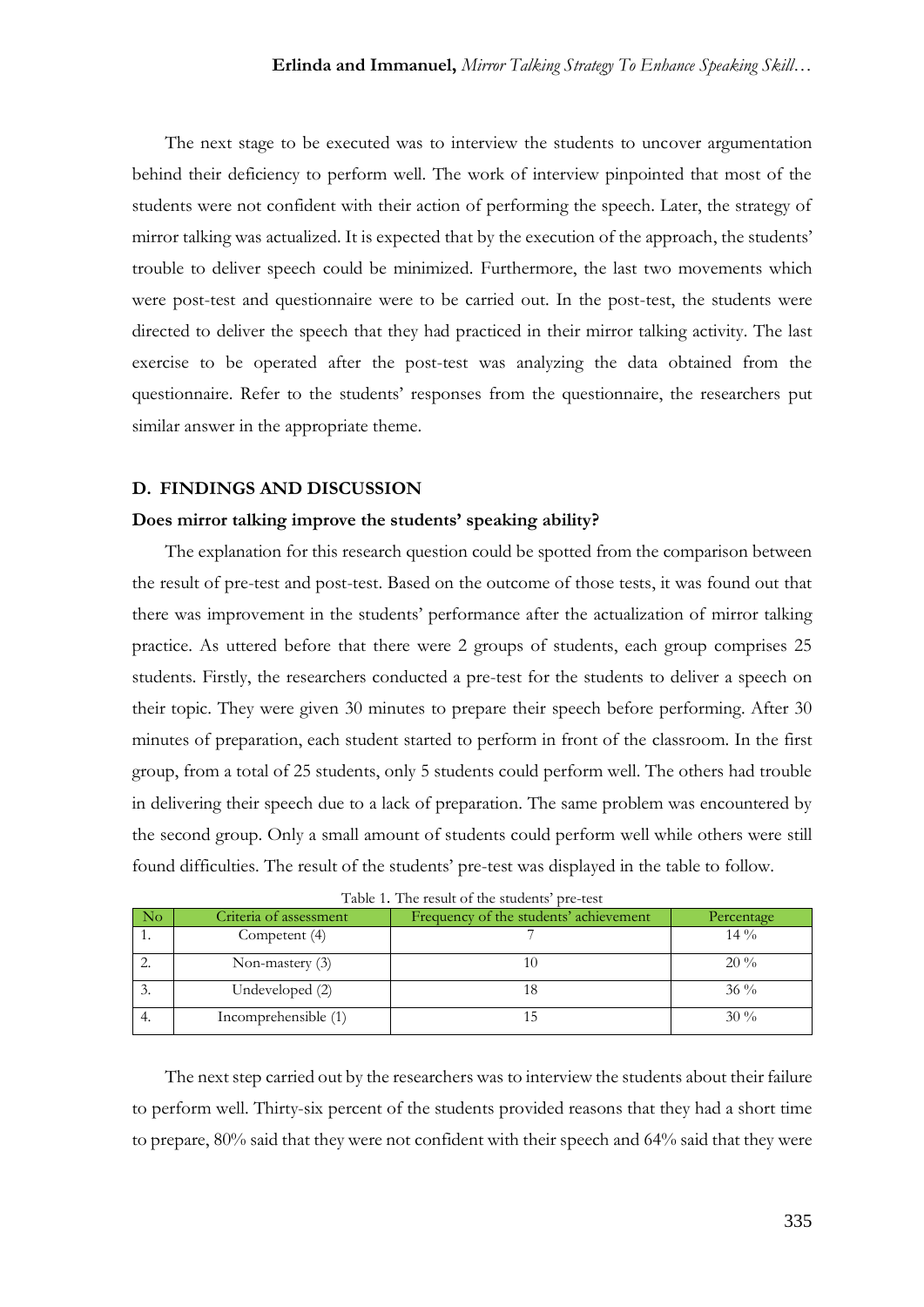not interested in delivering the speech. The percentage of the students' responses toward their failure in delivering speech was illustrated in the following table.

| INΟ | Factors                                 | Total students | Percentage $(\% )$ |  |  |
|-----|-----------------------------------------|----------------|--------------------|--|--|
|     | Lack of time preparation                |                | $36\%$             |  |  |
|     | Being not confidence                    |                | $80\%$             |  |  |
|     | Not interested in delivering the speech |                | 64%                |  |  |

Table 2. Factors Affecting the Students' Failure in Speaking

Referring to the students' difficulties in performing their oral task, that is delivering a speech, the researcher implemented the method of mirror talking. In the beginning, the length of 15 minutes was given to the students to practice. However, the students just could perform in the range of 2 to 5 minutes. The researcher then asked the students to practice the 5-minute mirror talking at home. They should record their own 5 –minute mirror talking for 6 days and be sent to the researchers.

Based on the videos of 5 –minute mirror talking, the researchers found out that there was an improvement in the students' speaking skills day by day. Four aspects were considered to bring a positive impact on the students' performance after practicing mirror talking mentioned as confidence, pronunciation, vocabulary, and mastery of the speech.

|  |  | The product of the mirror talking method could be portrayed in the table below. |  |  |  |
|--|--|---------------------------------------------------------------------------------|--|--|--|
|  |  |                                                                                 |  |  |  |

| N <sub>O</sub> | Criteria of assessment | Frequency of the students' achievement | Percentage |
|----------------|------------------------|----------------------------------------|------------|
|                | Competent (4)          |                                        | 36%        |
|                | Non-mastery $(3)$      |                                        | $24\%$     |
|                | Undeveloped (2)        |                                        | 28%        |
| 4.             | Incomprehensible (1)   |                                        | 12%        |

Table 3. The result of the students' post-test

The result of the questionnaire also reveals that the students experienced an improvement in their performance to deliver a speech. Almost all the students stated that their confidence and pronunciation improve as they practiced more in front of the mirror. One student said that when speaking English in front of the classroom, his vocabulary increases because he was challenged to elaborate more on his speaking. The other student claimed that mirror talking could prepare someone to defeat themselves first before facing the real audience; it is like a rehearsal time before the real performance. Besides, mirror talking can also lessen anxiety before performing. From a total of 50 students, all students believed that their confidence and pronunciation improve routinely by practicing mirror talk. The following chart demonstrated more on the result of the data analysis from the questionnaire.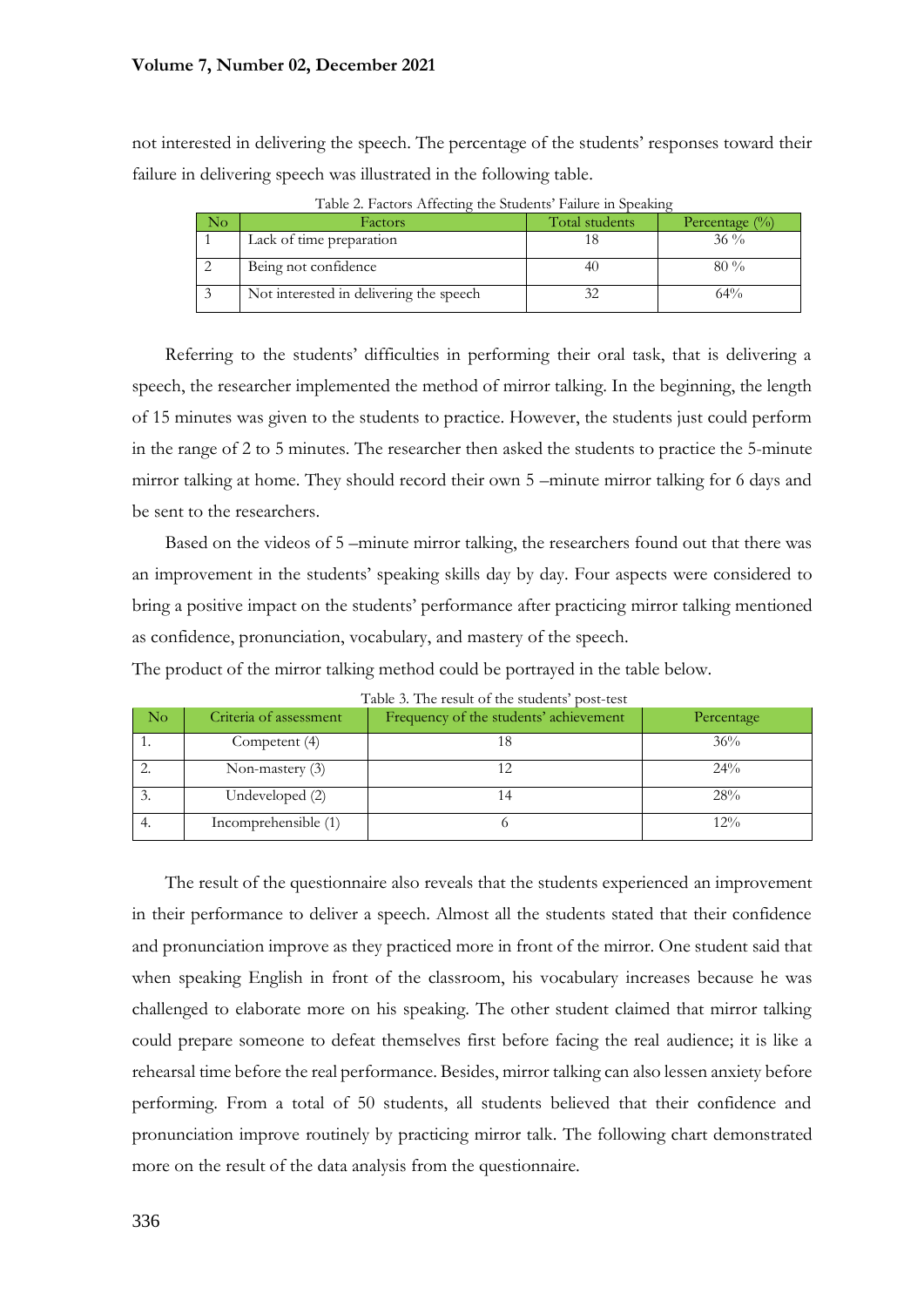

Figure 1. The improvement factors of mirror talking practice

#### **How does mirror talking improve the students' speaking ability of the students?**

The answer for this research question could be examined from the outcome of post-test, interview, and the students' responses from the questionnaire which were utilized for procuring the data. Clearly demonstrated from the output of the post-test that there was an improvement in the students' work of delivering the speech. The pre-test indicated that dealing with ability to deliver speech, only 14 percent of the students was categorized as competent, 20 percent as non-mastery, 36 % as undeveloped and the last 30 % was dominated by incomprehensible. In the meantime, the grouping of competent in the post-test do improved to 36 %. This is obviously demonstrated that the method of mirror talking imports positive impact on the students' performances. Further, the data obtained from the questionnaire also support the outcome of the post-test. Large amount of the students mentioned that mirror talking practice enhance their confidence and pronunciation at the same time. Others also provide answers that the method lessen their anxiety, improve their vocabulary and prepare themselves before real performances.

The product of the present study is in line with preceding researches, that is upgrading the students' speaking ability. Albeit employing different techniques, all the studies demonstrate advancement towards the students' achievement. On the other hand, the study of Erfiany (2017)shows improvement in aspect of grammar, while the current study does not indicate any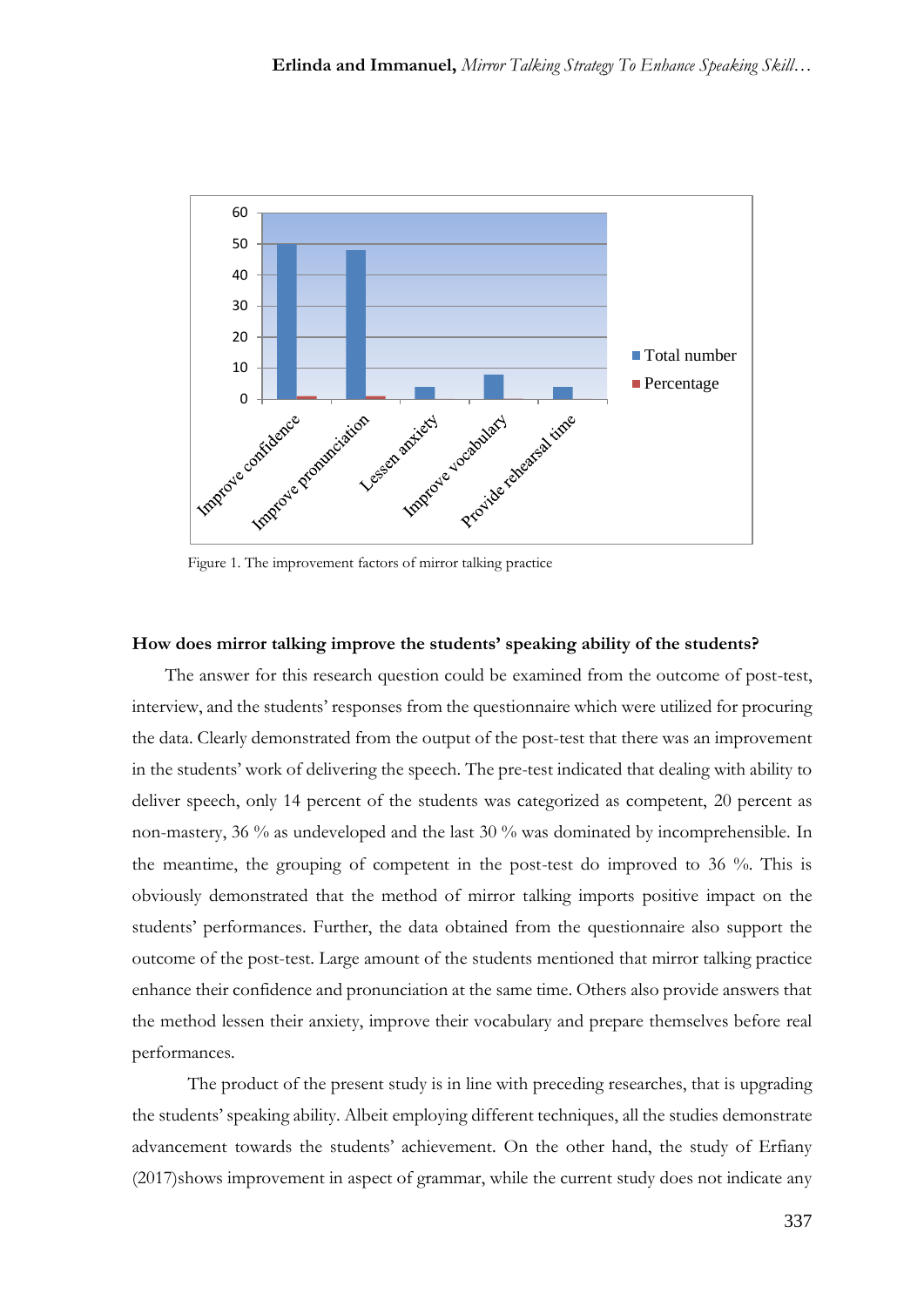improvement in case of grammar. Furthermore, the present study concurs with previous finding of Kaniadewi, Sundayana and Purnawarman (2017). Both studies obtain positive feedback from the participants of the study in which the applied approach assist them to upgrade their speaking skill, set up an alive and enjoyable class.

## **E. CONCLUSIONS**

Looking back at the findings and result of data analysis, it could be claimed that the students' performances to deliver the speech in English do upgraded after the implementation of 5- minute mirror talking. The evidence was shown by the disparity between pre-test and post-test as well as the students' answer from the questionnaire. The students gain benefit from their confidence and pronunciation after being exposed to mirror talking approach. Additionally, minimizing disquiet, boosting vocabulary as well as rehearsal time were also advantages gained after working with mirror talking strategy. For next researchers, it is expected to carry out a study whether the students' performance in English speaking especially mirror talking also bring positive impact in performing the same task in front of a variety of audiences.

#### **REFERENCES**

- Ahmed, D. I. A. H. (2018). Problems in English communicating skills for learners of English. *International Journal of Contemporary Research and Review*, *9*(07), 20484–20491. https://doi.org/10.15520/ijcrr/2018/9/07/548
- Al-Jamal, D. A., & Al-Jamal, G. A. (2013). An investigation of the difficulties faced by EFL undergraduates in speaking skills. *English Language Teaching*, *7*(1), 19–27. https://doi.org/10.5539/elt.v7n1p19
- Alam, M. R., Alam, M. Z., & Farzana, S. (2018). Taking lead in L2 speaking skill through teachers' motivation: A retrospection of private universities in Bangladesh. *Australasian Journal of Social Science and Information Technology (AJBSSIT)*, *4*(3), 94–102. https://www.researchgate.net/profile/Md\_Rabiul\_Alam/publication/322251123\_Ta king\_Lead\_in\_L2\_Speaking\_Skill\_through\_Teachers'\_Motivation\_A\_Retrospection\_ of\_Private\_Universities\_in\_Bangladesh/links/5a4e27d7a6fdcc3e99d479de/Taking-Lead-in-L2-Speaking-Skill-t
- Asnawi. (2015). The effects of immersive multimedia learning with peer support on vocabulary, grammar, and motivation. *Cendekia: Journal of Education and Teaching*, *9*(1), 1. https://doi.org/10.30957/cendekia.v9i1.48
- Daddi, H., & Ul Haq, M. Z. (2014). Lecturer'S Strategies in English Speaking Class. *Exposure : Jurnal Pendidikan Bahasa Dan Sastra Inggris*, *3*(1), 54. https://doi.org/10.26618/ejpbi.v3i1.798
- Erfiani, Y. P. F. (2017). Improving second semester students' speaking ability through storytelling learning model at English study program of Timor University (a classroom